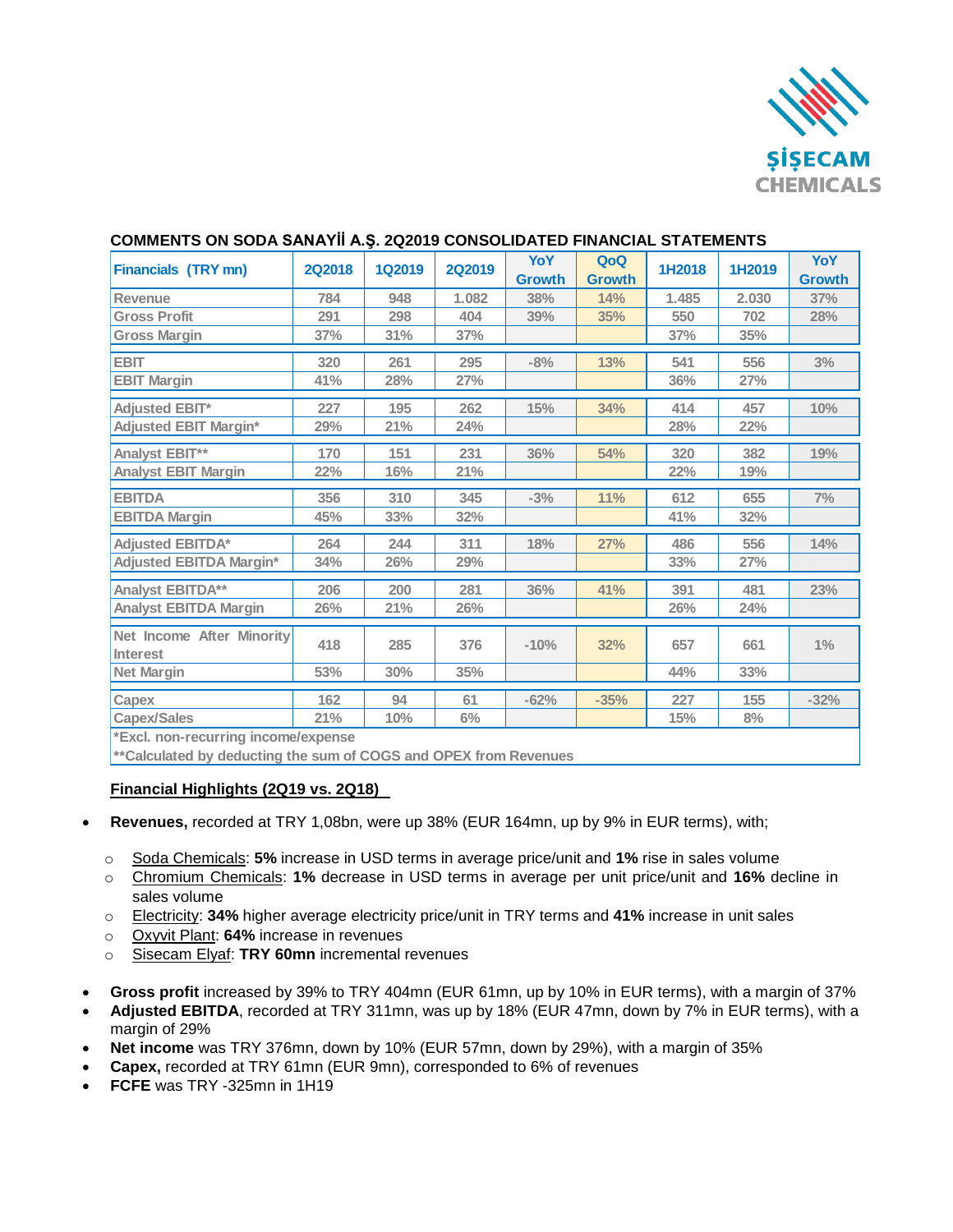## **Operational Highlights (2Q19 vs. 2Q18)**

- **Total soda ash production** was at 606K tons, **up** by **2%**. Domestic production was **3% higher** whereas international production went **down** by **1%**. Domestic facility's contribution to total soda chemicals output was flat at **60%**
- **Total soda ash sales volume**, recorded at 578K tons, was **up** by **1%**; domestic sales were **6% lower** whereas international sales **grew** by **3%** mainly as a result of double digit increase in export volumes from **Turkey**
- **Total chromium chemicals production** was **up** by **7%**. Domestic facility's contribution to the total output stood at **98%**.
- **Total chromium chemicals sales volume** was **down** by **16%**; domestic sales **grew** by **29%** whereas international sales **decreased** by **20%** mainly due to lower volume of exports from Turkey
- **Electricity** production was **up** by **4%** while sales volume **increased** by **41%** to 207mn kWh
- **Oxyvit Plant** output and sales volume **grew** by **22%** and **12%**, respectively
- CUR level, recorded at **Sisecam Elyaf Plant**, was **73%** based on the installed production capacity/quarter and it is expected to keep increasing in the second half of the year. Total glass fiber sales volume was 8,7K tons

## **Regional and Segmental Analysis of 2Q19 IFRS Results in Comparison with 2Q18 Results**

- **Revenues generated through domestic sales**, having grown by 80%, corresponded to 26% of the consolidated topline figure (vs. 20%). **International sales** (including exports from Turkey) went up by 28%
- **Revenues stemming from sales to Sisecam Group Companies** was flat at 12%
- **Hard currency breakdown of consolidated revenues and COGS** were 93% and 51%, respectively
	- **1) Soda Chemicals, Energy and Other Segment;**
	- o Segmental contribution to the consolidated topline figure recorded at **74%**, with **TRY 797mn** sales revenues (**up** by **53%**)
	- $\circ$  Excluding energy and glass fiber business units' contributions (TRY 107mn in total), revenues were fully generated in hard currency (47%/53% split between USD and EUR), soda chemicals revenues grew by **39%** and reached **TRY 690mn**
	- o Energy revenues increased by **89%** to **TRY 45mn**, thanks the rise in average price/kWh sold in TRY terms (by **34%**) and **41%** higher sales volume. Energy business' share in consolidated revenues stood at **4%** (vs. 3%)
	- o Having generated **TRY 61mn** in revenues, newly introduced glass fiber business' contribution to the consolidated topline was **6%**
	- o **COGS** went up from **TRY 334mn** to **TRY 520mn**, by **56%,** mainly due to natural gas tariff hikes implemented throughout 2018 and local currency depreciation, which inflated hard currency denominated raw material expenses. Excluding glass fiber business' COGS, the rise in segment-specific COGS was **40%**
	- o **Gross profit**, recorded at **TRY 277mn**, was **up** by **48%,** with a margin of **35%** (vs. **36%**), while its share in consolidated gross profit increased by **400bps** to **69%**. Excluding glass fiber business' contribution, the rise in segment-specific gross profit was **44%**

## **2) Chromium Chemicals Segment;**

- o With revenues recorded at **TRY 285mn**, **up** by **9%**, segments' contribution to the consolidated topline stood at **26%**
- o Although 91% of the revenues were denominated in hard currency, growth in segmental revenues stayed behind the local currency depreciation due to a decrease in average price/ton due to sales mix and lower sales volume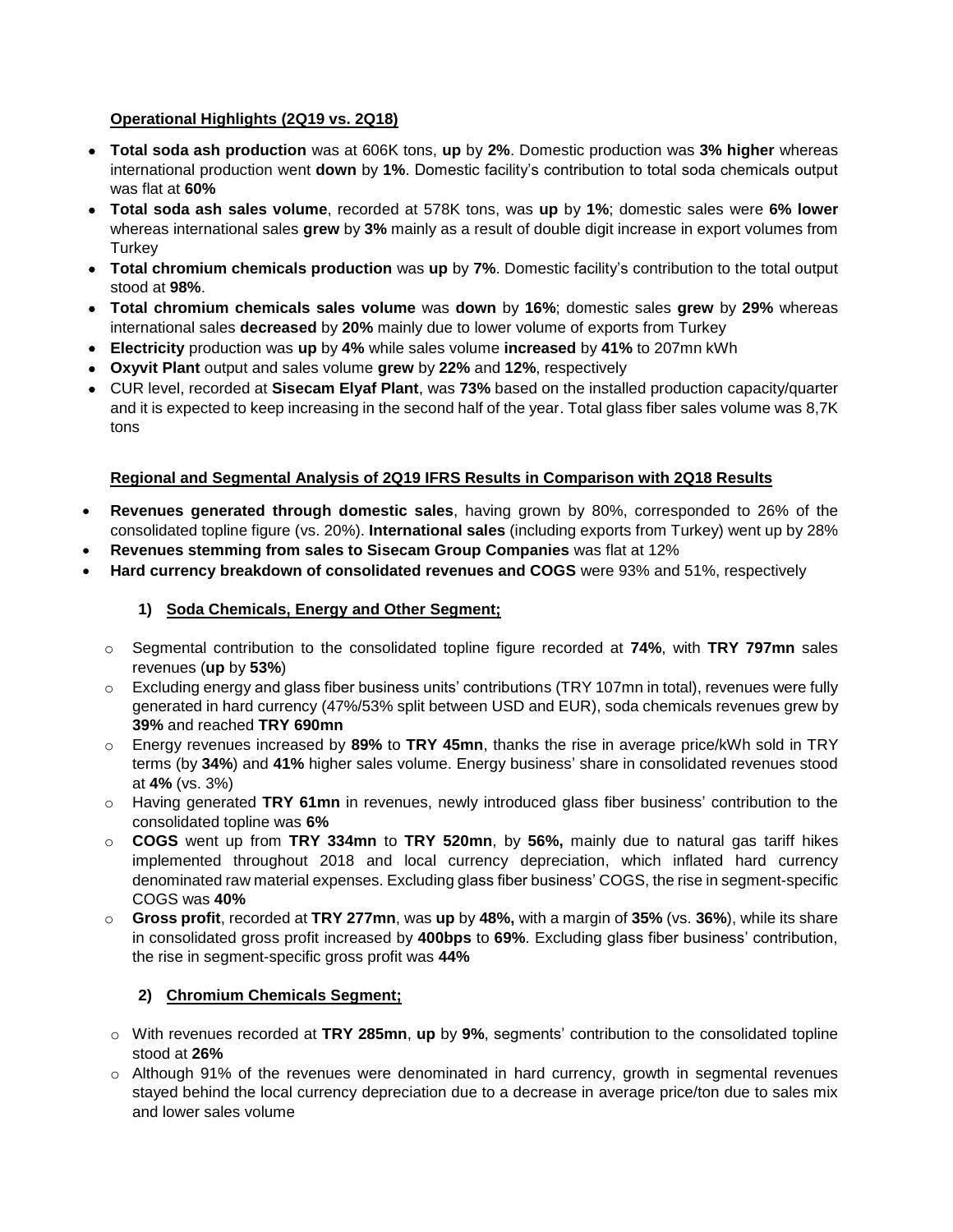- o Oxyvit's contribution to the segmental topline was **TRY 28mn**, **up** by **58%**
- o **COGS** went down by **TRY 1mn** to **TRY 159mn** (by **1%**). Excluding **TRY 15mn** COGS recorded by Oxyvit, segment-specific COGS was down by 5%
- o **Gross profit**, recorded at **TRY 127mn**, was **up** by **23%,** with a margin of **44%** (vs. **39%**), while its share in consolidated gross profit declined by **400bps** to **31%**

## **P&L Analysis (2Q19 vs. 2Q18)**

- **Revenues**, recorded at **TRY 1,08bn**, were **up** by **38%**
- **Consolidated COGS** increased by **37%** to **TRY 678mn**
- **TRY 404mn** gross profit, **up** by **39%**, with a flat margin of **37%**
- **Operating expenses** increased by **43%** to **TRY 172mn,** while OPEX/sales ratio was **16%, up** by **50 bps**. S&M expenses, having grown by **42%** in nominal terms, corresponded to **76%** of the rise in OPEX, with rising logistic expenses mainly due to local currency depreciation and the revision in royalty fee rate, charged as a percentage of Sisecam Group Companies' revenues stemming from third party sales, to better align with global transfer pricing regulations
- **Net other income from operations** recorded at **TRY 16mn** (vs. **TRY 34mn**), with lower net FX gains on trade receivables and payables due to lower local currency depreciation based on q-o-q period-end FX rates
- **Net income from investing activities** stood at **TRY 48mn** (vs. **TRY 117mn**) including the share in net income generated by associates and joint ventures and impairment losses in relation with IFRS 9 standards, out of which TRY 3mn booked as a gain on the provision for potential losses on Eurobond investments. With the **2%** q-o-q rise in period-end USD/TRY rate, Soda Sanayii recorded **TRY 34mn** as revaluation gains on its investment portfolio (incl. gain on provision for potential losses), which was composed of **TRY 827mn**  equivalent USD-denominated fixed income securities with semi-annual coupon payments (effective interest rate: 5,684%)
- **Adjusted EBIT** (to one-off gains/losses and provision for potential losses on the fixed income securities investment) was **TRY 262mn** (**up** by **15%**). Adjusted EBIT margin stood at **24%** (vs. **29%**)
- **Depreciation expenses**, recorded at **TRY 50mn**, were **up** by **37%** and depreciation/sales ratio was flat at 5%
- **Adjusted EBITDA** (to one-off gains/losses and provision for potential losses on the fixed income securities investment) increased by **18%** to **TRY 311mn**, and led to a margin of **29%** (vs. **34%**)
- **Net financial income** went down from **TRY 90mn** to **TRY 7mn**. Net interest expense rose by **TRY 36mn** to **TRY 39mn** while net FX gains stood at **TRY 46mn** (vs. **TRY 94mn**) due to issued bonds, increased leverage and local currency depreciation
- **TRY 74mn tax income** was recorded (vs. **TRY8mn**), with **TRY 32mn** tax income in relation with the period and **TRY 42mn** deferred tax assets thanks to the tax incentives in relation with the completion of glass fiber investment
- **Net income** was **TRY 376mn** (vs. **TRY 418mn**), with a net margin **35%** (vs. **53%**)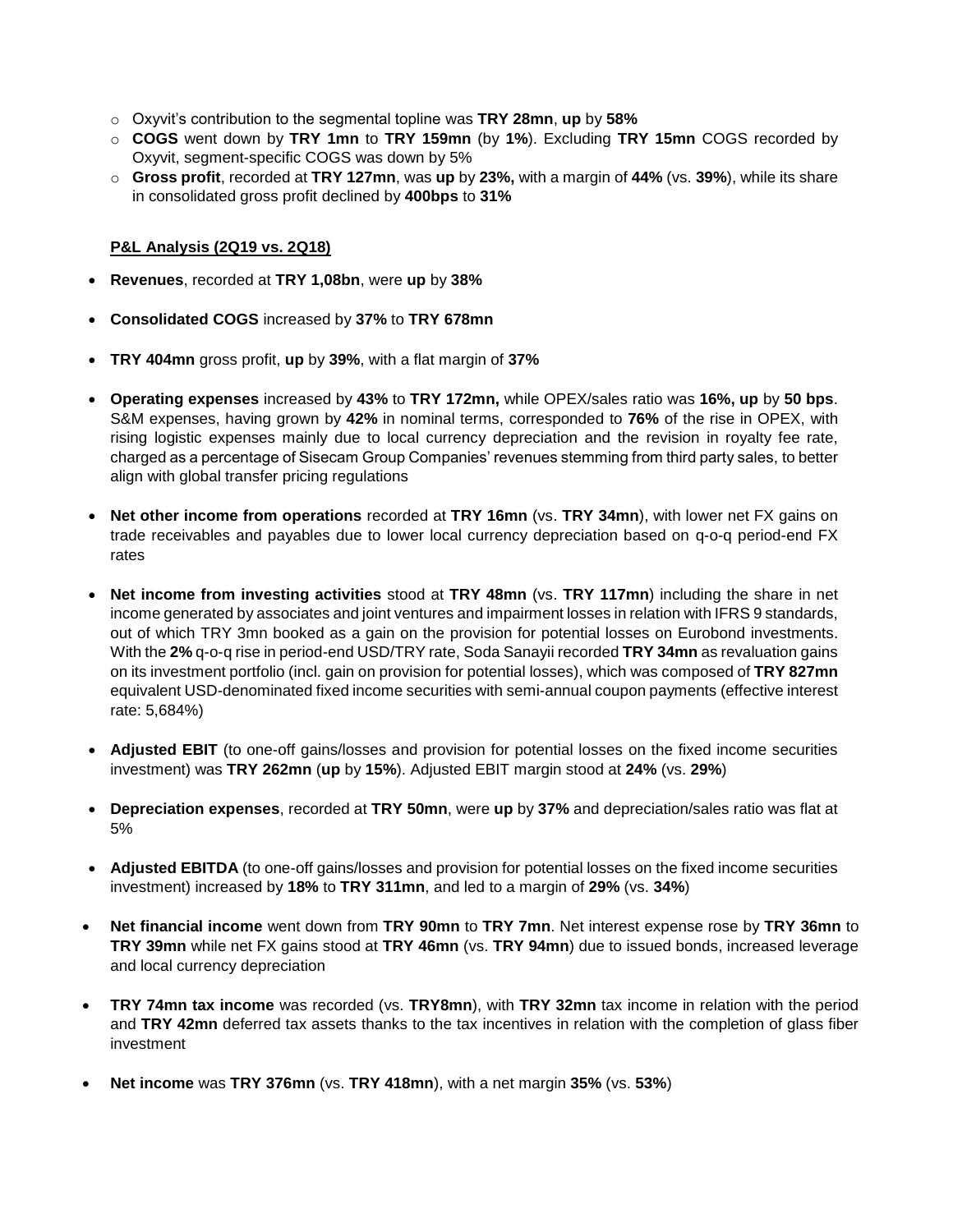- As reported in 1Q19 earnings release, Sisecam issued Eurobonds with a coupon rate of 6,95% and maturity 2026 with an aggregate issue size of USD 700mn and Soda Sanayii acted as a guarantor for USD 47mn of the new issuance. Sisecam bought back USD 200mn of its 2013 Eurobonds, out of which USD 20mn was covered by Soda Sanayii. As a result, amount guaranteed by Soda Sanayii on Sisecam Eurobonds due 2020 and 2026 stands at USD 77mn, in total
- **Gross Debt** (incl. other payables to related parties) came in at TRY 2,1bn equivalent **USD 368mn** (vs. TRY 894mn equivalent **USD 170mn** as of 2018 year-end). USD denominated financial liabilities rose by USD 26mn, parallel to the new bond issuance and the buyback of existing notes. Other payables to related parties increased by TRY 300mn with the financing of glass fiber investment. TRY 97mn financial lease liabilities were recorded in accordance with IFRS-16 standard. Rest of the increase was in relation with cash dividends and business development payment categorized under other fixed assets. The aforementioned business development payment was made for project, design, license, etc. related to Natural Soda Ash investment in U.S.A. In accordance with international accounting standards, these costs and other similar costs will be transferred under joint ventures and associates account afterwards
- **Cash&Cash Equivalents** (including fixed income securities investments and other receivables from related parties) stood at TRY 2,5bn equivalent **USD 442mn** (vs. TRY 2bn equivalent **USD 388mn**). USD 47mn cash inflow was booked with the new bond issuance
- **Net Cash** position was TRY 425mn equivalent **USD 74mn**, and Net Cash/Ebitda at **0,3x**
- **Net Long FX Position** was **TRY 2bn** (**down** by **TRY 39** compared to 2018 year-end balance);
- o **Net long USD** position of **USD 244mn, down** by **USD 11mn** (with cross currency swap transaction on USD 30mn out of the total guaranteed amount of USD 47mn for Sisecam Eurobond)
- o **Net long EUR** position of **EUR 88mn, down** by **EUR 22mn** (with cross currency swap transaction on USD 30mn out of the total guaranteed amount of USD 47mn for Sisecam Eurobond)
- o **Net long other currencies'** position of **TRY 25mn, down** by **TRY 19mn**
- **Capital Expenditures:** Soda Sanayii had a total capex of **TRY 61mn** (vs. **TRY 162mn**) in relation with Kromsan plant equipment replacement, operational efficiency and glass fiber investments

#### **Important Events during and after the Period**

- o On June 21st, Soda Sanayii announced a joint natural soda ash production investment decision in Wyoming, USA with Ciner Group. The partners will equally share the total annual production capacity of the investment, which is composed of 2,5mn natural soda ash and 200K ton sodium bicarbonate through solution mining. Total capex of this investment is expected to be close to USD 2bn, to be financed by 20% equity and 80% financing, equally split among the partners. The investment was planned to be completed in 2024
- o On June 28th, Soda Sanayii purchased 0,53% share of Şişecam Chem Investment B.V. held by Sisecam for EUR 1mn in cash and became the company's sole shareholder
- o On June 28th, Şişecam Chem Investment B.V. purchased 0,50% share of Cromital S.p.A held by Sisecam for EUR 35K in cash and became the company's sole shareholder